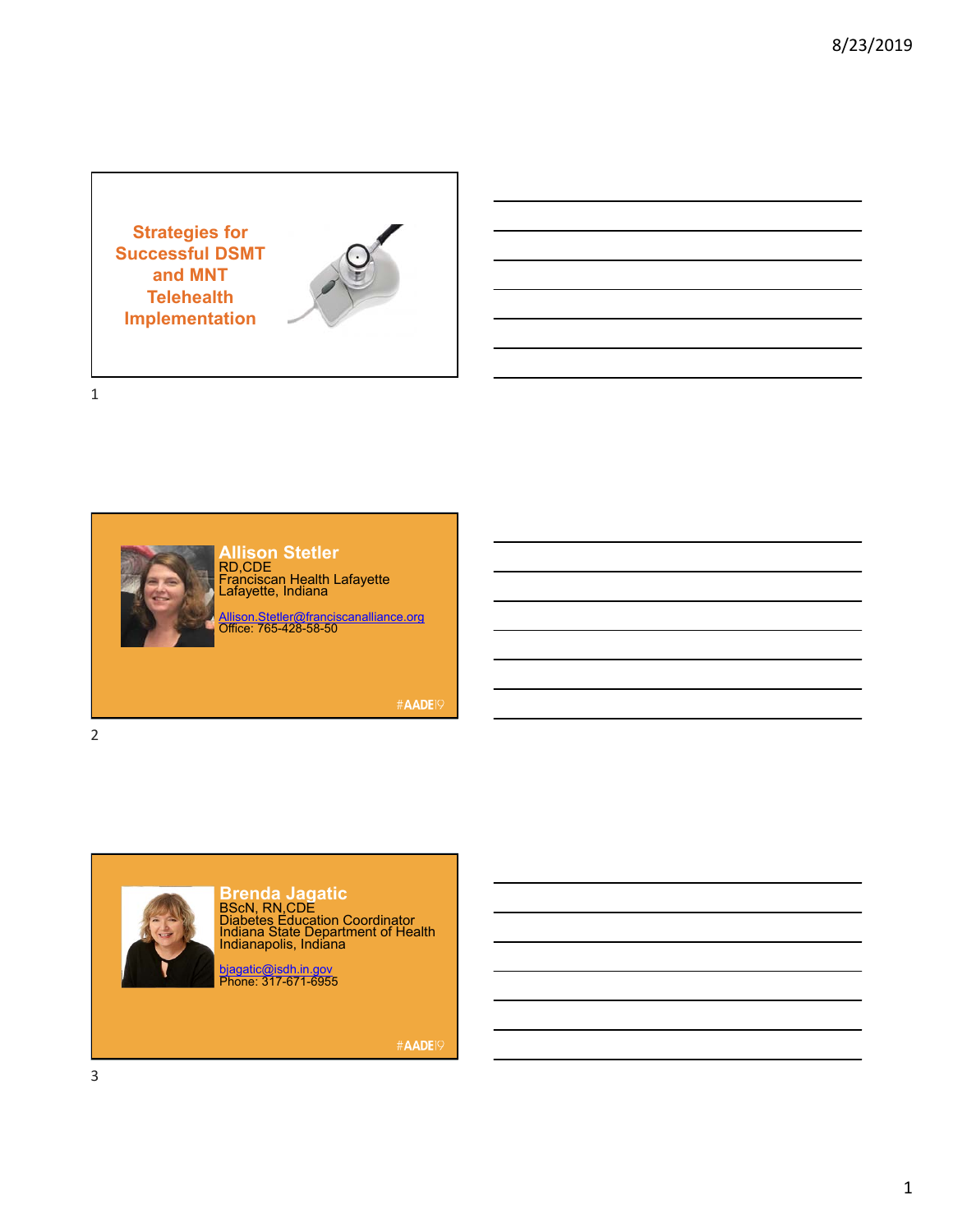# **Disclosure to Participants**

- 
- Notice of Requirements For Successful Completion Please refer to learning goals and objectives Learners must attend the full activity and complete the evaluation in order to claim continuing education credit/hours
- Conflict of Interest (COI) and Financial Relationship Disclosures:<br>← Presenter: Brenda Jagatic, BScN, RN, CDE No COI/Financial Relationship to disclose<br>← Presenter: Alison Stetler, RD, CDE No COI/Financial Relations
- 
- Non-Endorsement of Products: Accredited status does not imply endorsement by AADE, ANCC, ACPE or CDR of any commercial products displayed in conjunction with this educational activity
- Off-Label Use:
	- Participants will be notified by speakers to any product used for a purpose other than for which it was approved by the Food and Drug Administration.

#AADE<sup>19</sup>

4

## **Learning Objectives**

**1.** Increase interest in Telehealth as a strategy to improve access and reimbursement for DSMES services.

**2.** Understand the value of the collaboration and partnerships necessary to successfully implement Telehealth.

**3.** Empower diabetes programs to initiate the delivery of DSMES via Telehealth.

#AADE<sup>19</sup>

5

### **AADE 2019 Project Vision**

- Technology \*
- Related Conditions
- Integration
- Person-Centered
- Quadruple Aim
- Behavioral Health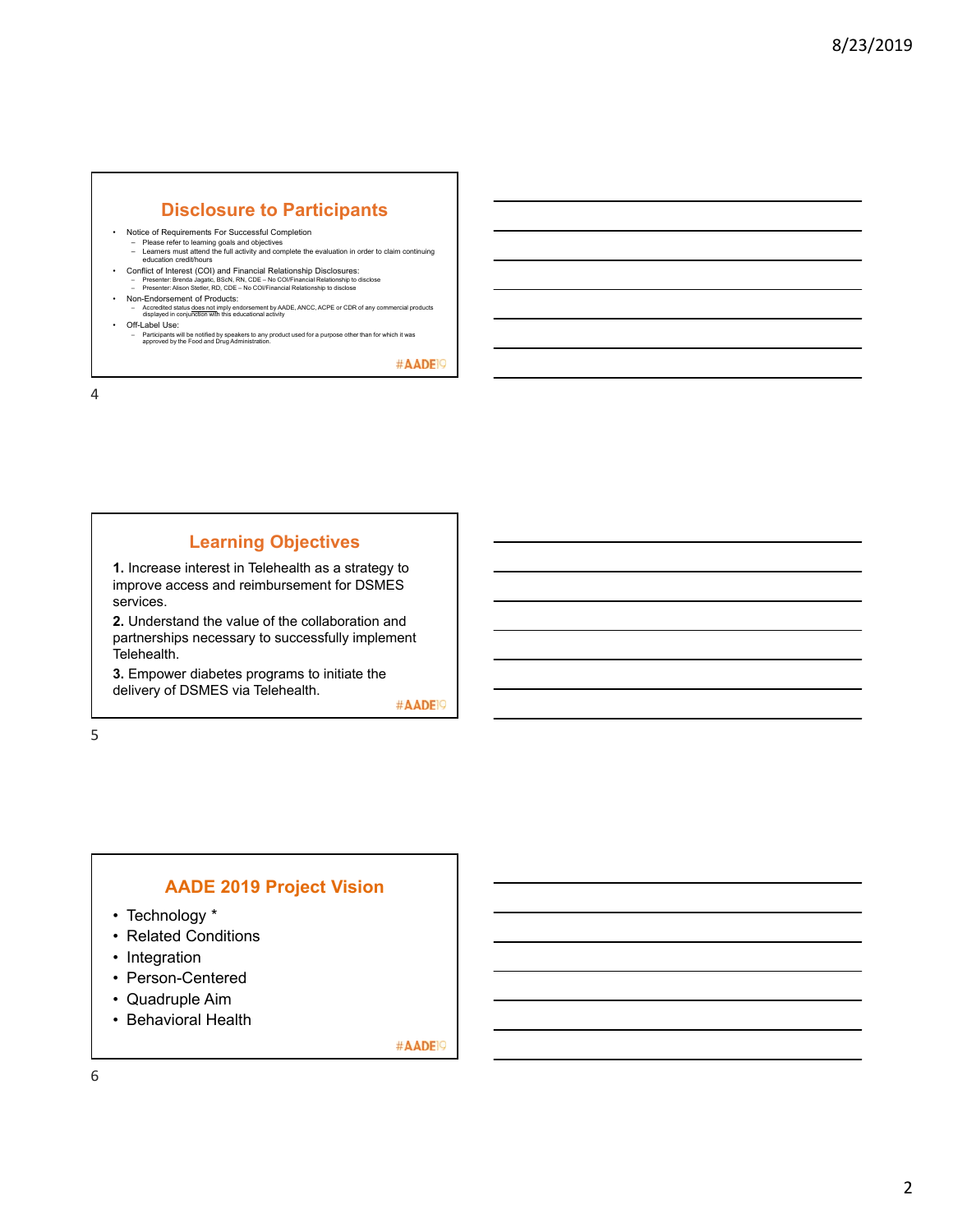# **Benefits of DSMT/MNT via Telehealth**

- > Increased access
- Convenience
- Cost-effective
- Increased sustainability of a DSMES program
- $\triangleright$  Improved service and diabetes outcomes for rural populations

#AADE<sup>19</sup>

7



8



9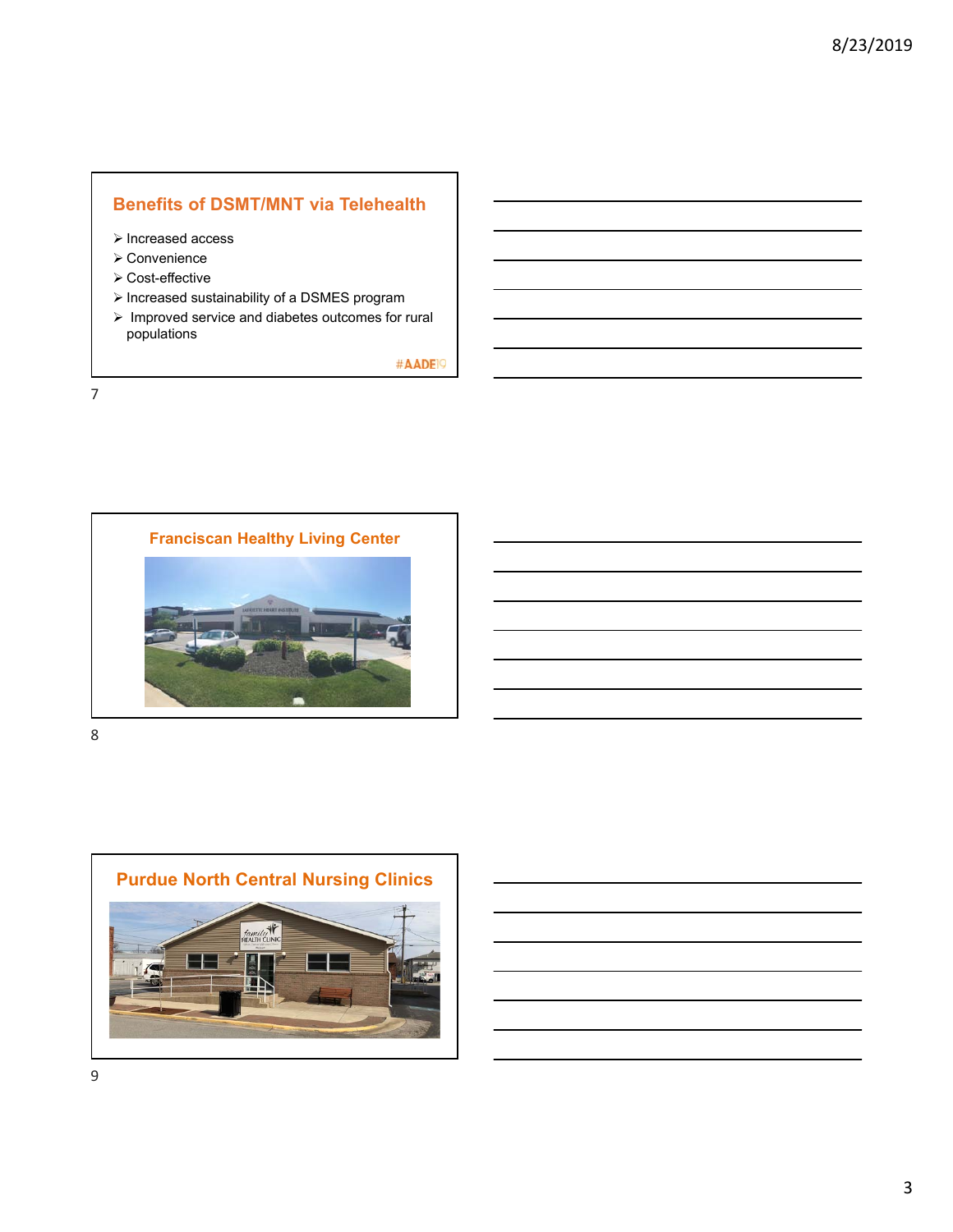



### **Medicare Telehealth Rules**

- Interactive telecommunications system
- Furnished by RD at distant site
- Furnished to an eligible patient who is located at an originating site

#### #AADE<sup>19</sup>

11

#### **Resources for Telehealth**

- Technology
- Staffing and Staff Training
- Telehealth room design at originating and distant site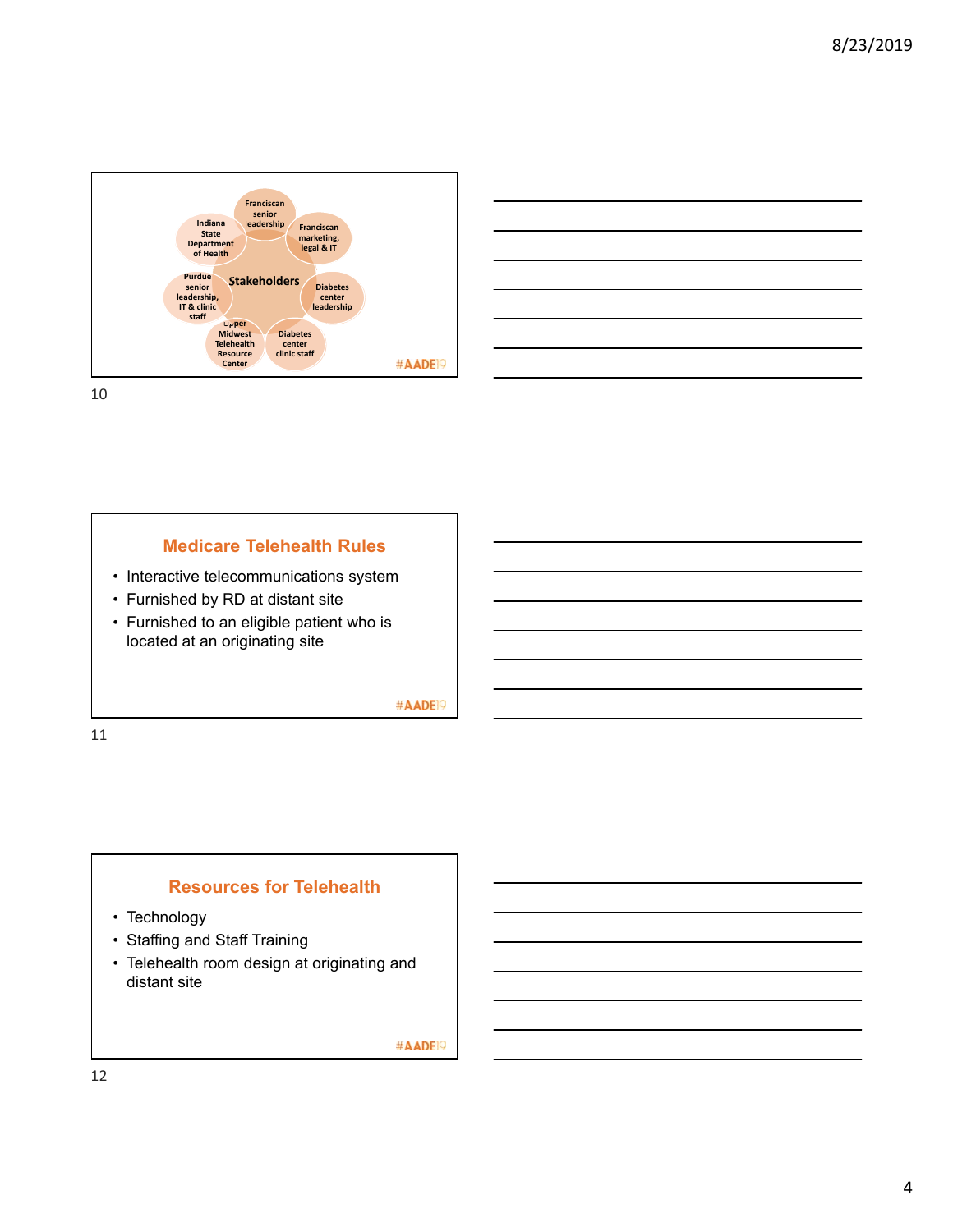## **Technology**

- Assess existing infrastructure
- Electrical and telecommunications connections
- Service level agreements for broadband access
- IT/technical plan and support
- Security and privacy: HIPPA compliance
- Franciscan and Perdue already had a
- business agreement



13

## **Staffing and Staff Training**

- Who will be trained?
- Roles and responsibilities?
- Who will do the training?
- Reimagining the workflow



#AADE<sup>19</sup>

14

## **Telehealth Room Design**

- Location and size of room
- Placement of equipment, furniture and camera
- Lighting and acoustics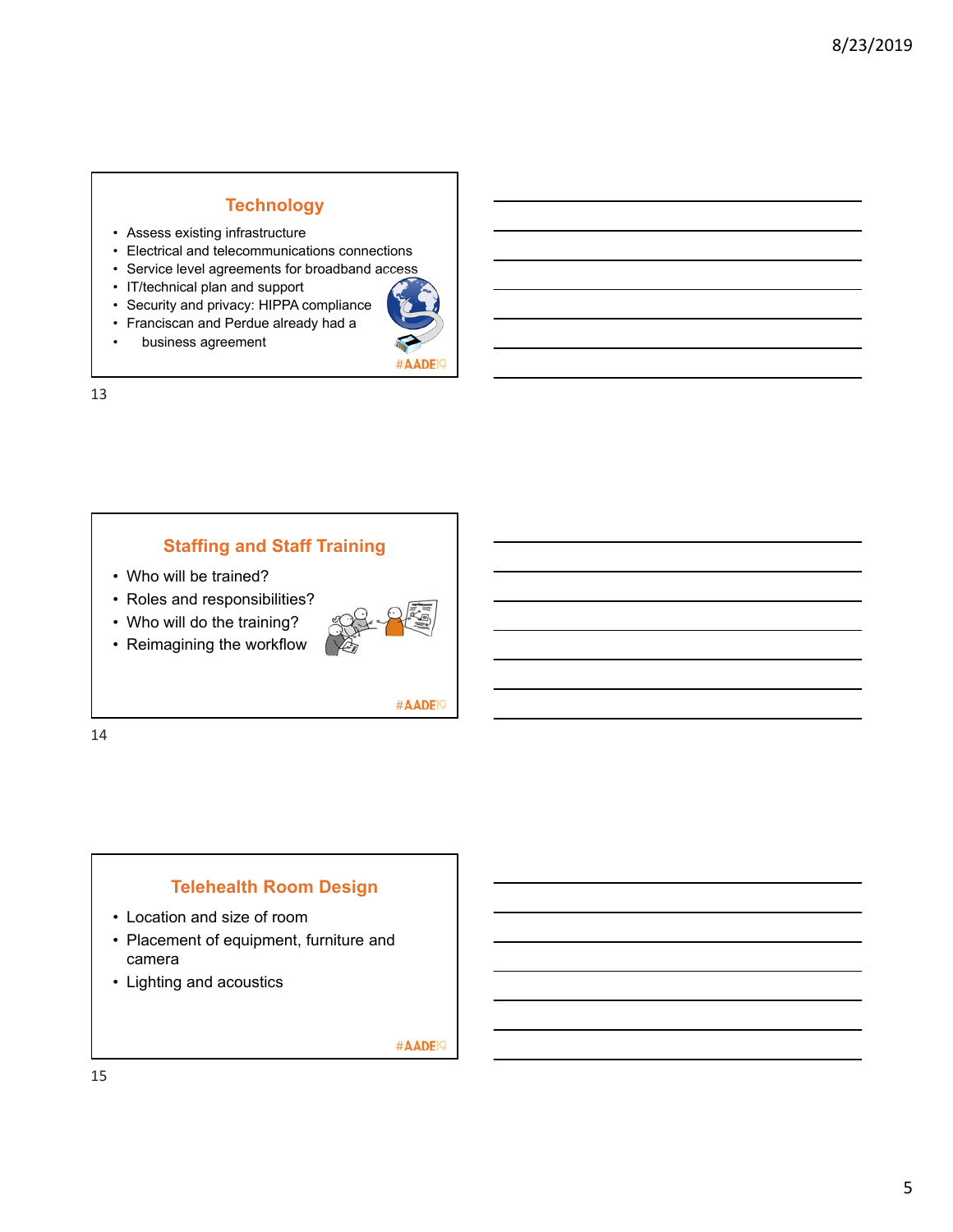

| the contract of the contract of the contract of the contract of                                                       |  |  |        |
|-----------------------------------------------------------------------------------------------------------------------|--|--|--------|
| <u>successive and the contract of the contract of the contract of the contract of the contract of the contract of</u> |  |  |        |
|                                                                                                                       |  |  | ______ |
| the contract of the contract of the contract of                                                                       |  |  |        |
|                                                                                                                       |  |  |        |

16



17

## **Video Etiquette**

- Light source in front of you (windows behind you often puts you in a shadow)
- Best place for camera: on top of computer
- Be sure entire head and upper torso are in the frame
- Look directly at patient by looking directly at the camera #AADE<sup>19</sup>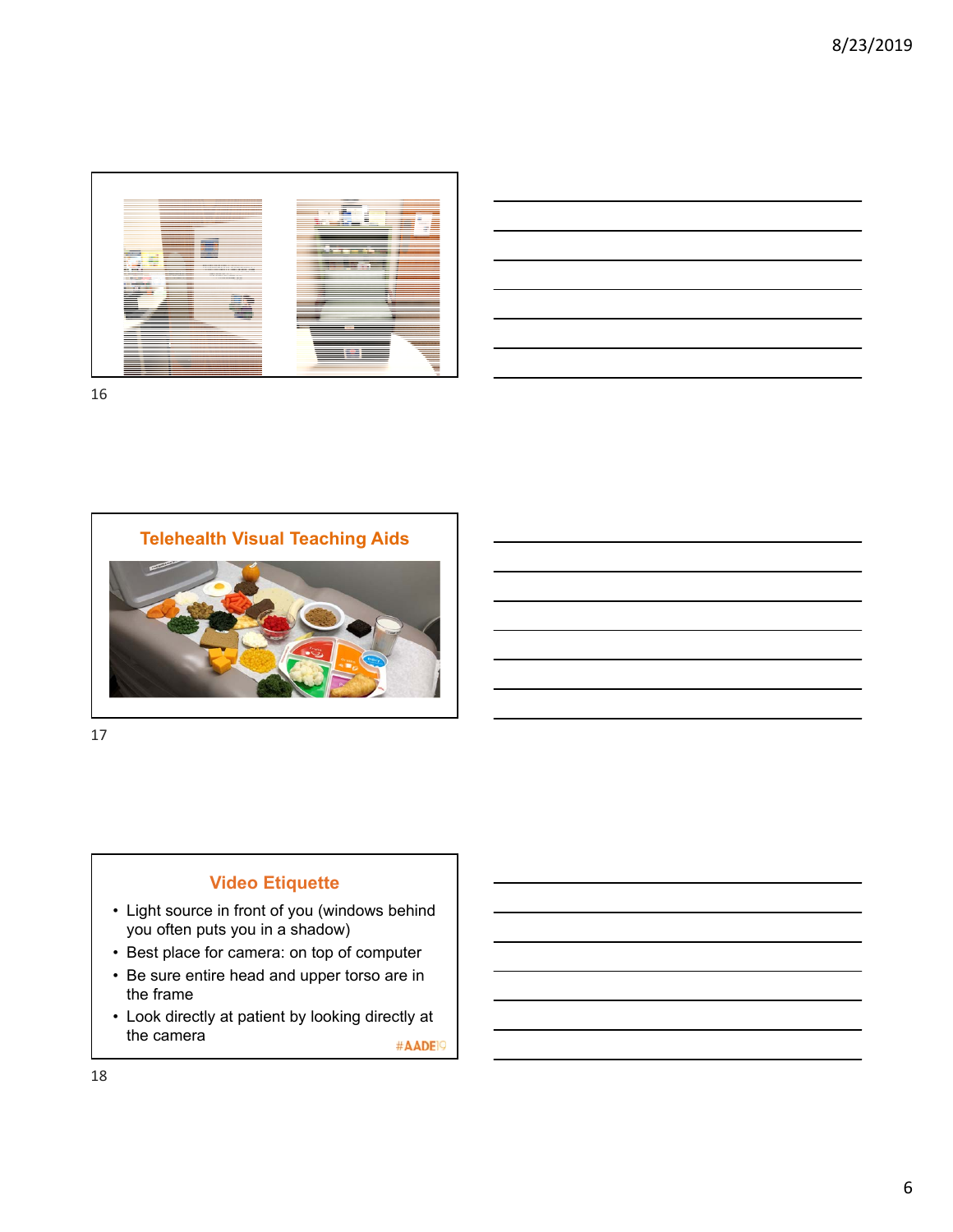# **Video Etiquette (cont'd)**

- Ideally use a headset with a microphone • Helps you and your patient hear better
- Also give the patient a increase sense of privacy
- Have a code word your patient can use if having technical difficulties

#AADE<sup>19</sup>

19

## **Planning, Policies & Procedures**

- 1. Marketing Strategy
- 2. Staffing
- 3. Scheduling
- 4. Goals, Objectives, Outcomes and Tracking

#AADE<sup>19</sup>

20

## **Planning, Policies & Procedures (cont'd)**

5. Patient Handouts and Documentation of Telehealth Visit

- 6. Implementation and Monitoring
- 7. Evaluation and Feedback
- 8. Continuous Quality Improvement Process